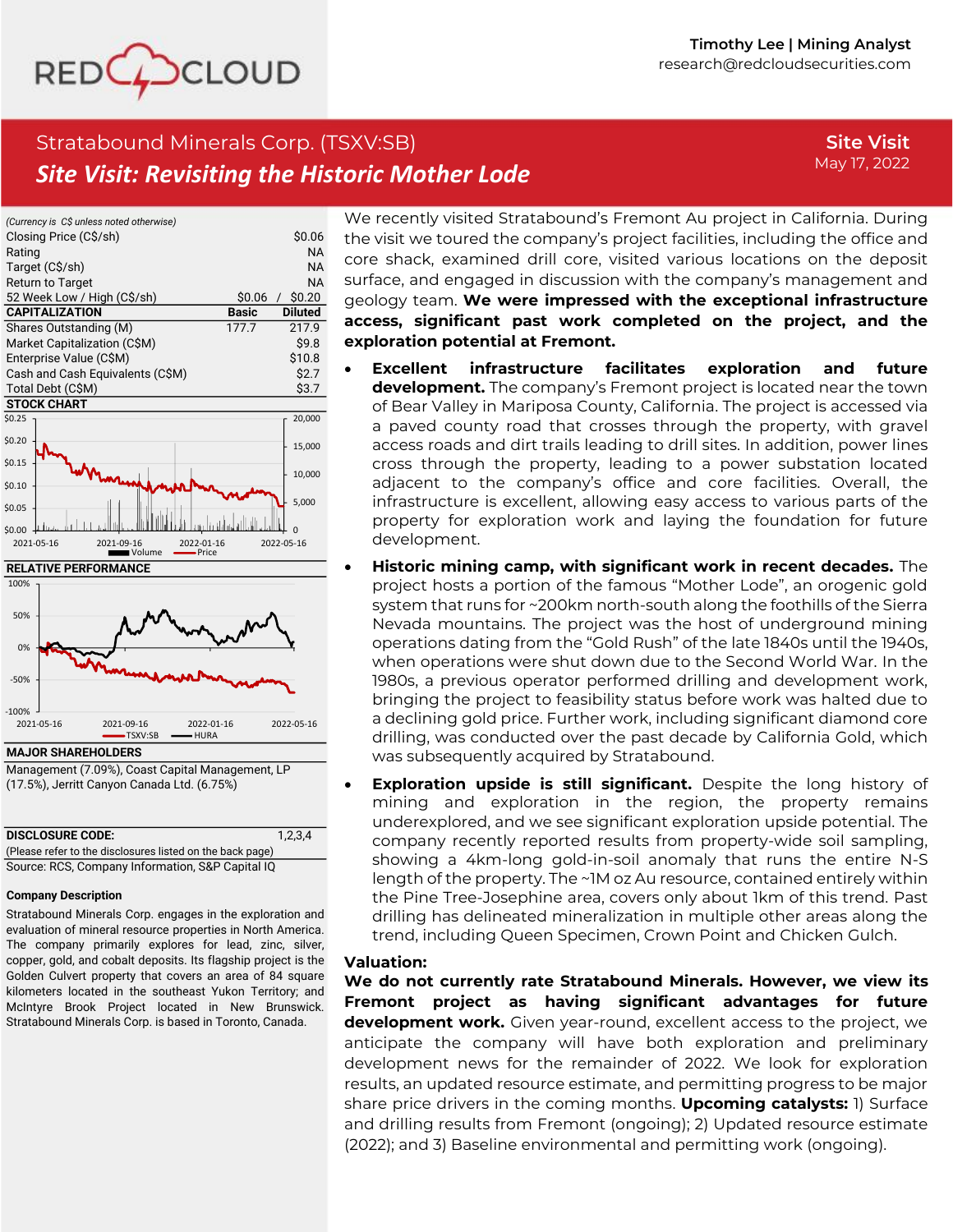

**Fremont is located within Mariposa County, California, in the foothills of the Sierra Nevada Mountains.**

**A prime location with excellent infrastructure access.** Stratabound's Fremont gold project is located in northern California, in the foothills of the Sierra Nevada Mountains east of San Francisco. The project is located just north of the small town of Bear Valley in Mariposa County. Given the climate in this region, exploration and development work can be conducted on the property year-round.

Fremont is road accessible, with the paved highway 49, also known as the Golden Chain Highway, transecting the property. Gravel roads connect to Stratabound's facilities, including a building that hosts offices, a garage, core cutting and processing area and core storage. Power lines also transect the property, with an electric substation located adjacent to the company's building and core storage facilities. Gravel roads and dirt tracks lead from the main road to drill pad and other sampling locations.

**Figure 1: Map of California showing the location of the Fremont project as well as other mining projects in the state.**



Source: Company Reports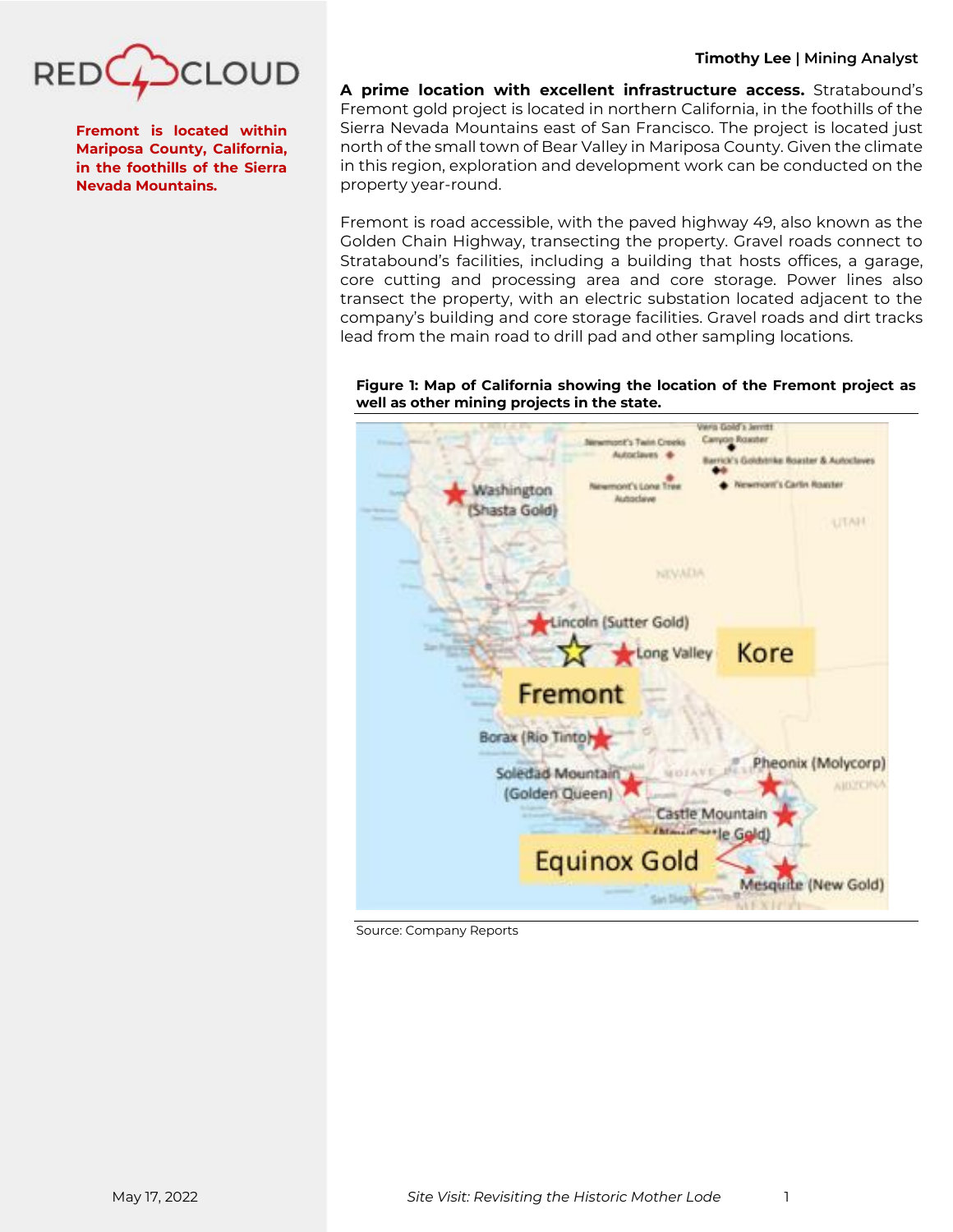

**Figure 2: Photograph showing part of the Pine Tree-Josephine deposit, with red-orange oxide mineralization outcropping on surface, with power lines in the foreground.**



Source: RCS Site Visit

**Located within a famous geologic terrain.** Fremont is located along the "Mother Lode", a ~200km-long trend of orogenic gold deposits. This region was the host of the famous California Gold Rush, starting in 1848 at Sutter's Mill, located +100km north-northwest of Fremont. While the original gold discovery consisted of nuggets in placer deposits, miners quickly discovered the gold-bearing Mother Lode deposits within the Sierra Nevada foothills that were the source of the placer deposits. Mining along the Mother Lode continued in various locations from the 1840s until the 1940s, when the mines were forced to close during the Second World War. Over 20M oz Au were produced along this trend up to 1944.

Deposits within the Mother Lode typically consist of one or more goldbearing quartz veins and associated sulphide replacement mineralization. The deposits may have varying depths and degrees of oxidation starting from surface, and historic operations typically consisted of underground mining focused on the gold-bearing quartz veins, from which the gold could be removed by conventional milling. However, at depth the gold within sulphide replacement deposits tends to be refractory.

**Fremont hosts a portion of the famous Mother Lode within the historic California Gold Rush region.**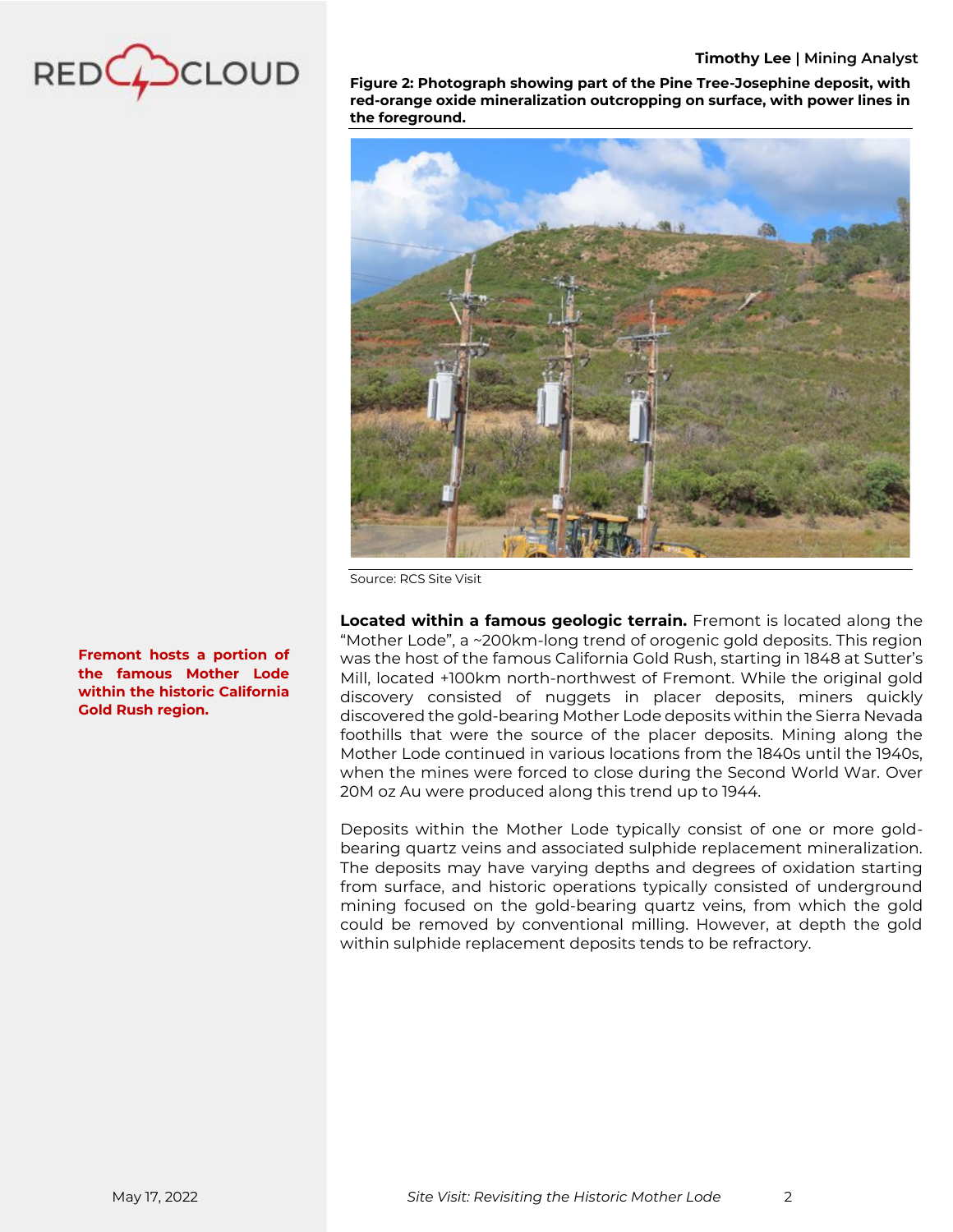

**Figure 3: Photo showing drill core from Fremont, including a gold-bearing quartz vein within the Mother Lode.** 



Source: RCS Site Visit

**Significant historic and modern work lays the foundation at Fremont.** Much like other locations along the Mother Lode, the Fremont property was the host of underground mining operations producing ~126k oz Au from the 1840s-1940s. The property hosted multiple mines, operated at times by different companies, with the Pine Tree, Josephine, and smaller Queen Specimen mines being the most prominent along the main Mother Lode trend. Historic mine infrastructure includes two connected shafts, multiple adits, and 800m of historic workings

During the 1980s, the property was re-visited, with an exploration program, including RC drilling, focused on delineating mineralization within the Pinetree-Josephine area. A feasibility study was completed in the late 1980s, before a drop in the gold price, among other factors, led the project to be halted. The proposed project also included a roaster to treat the refractory sulphide ore, and this led to additional permitting challenges.

Over the past decade, significant work resumed on the project, with diamond core and RC drilling and surface sampling leading to a NI43-101 compliant resource in August 2021 (526K oz @ 1.60 g/t Au Indicated and 452K oz Au @ 1.29 g/t Au Inferred). Stratabound recently conducted a surface trenching program to further delineate mineralization within the oxide cap. PEA-level metallurgical work has also been completed, yielding up to 93% leach recoveries over 10 days for the oxide cap zone, 94% gravity + flotation concentrate recoveries for the quartz-hosted sulphide zone, and 86% gravity + flotation recoveries for the sulphide replacement zone.

**Fremont has seen significant past work, including feasibility-stage work in the 1980s and more recent drilling and metallurgy.**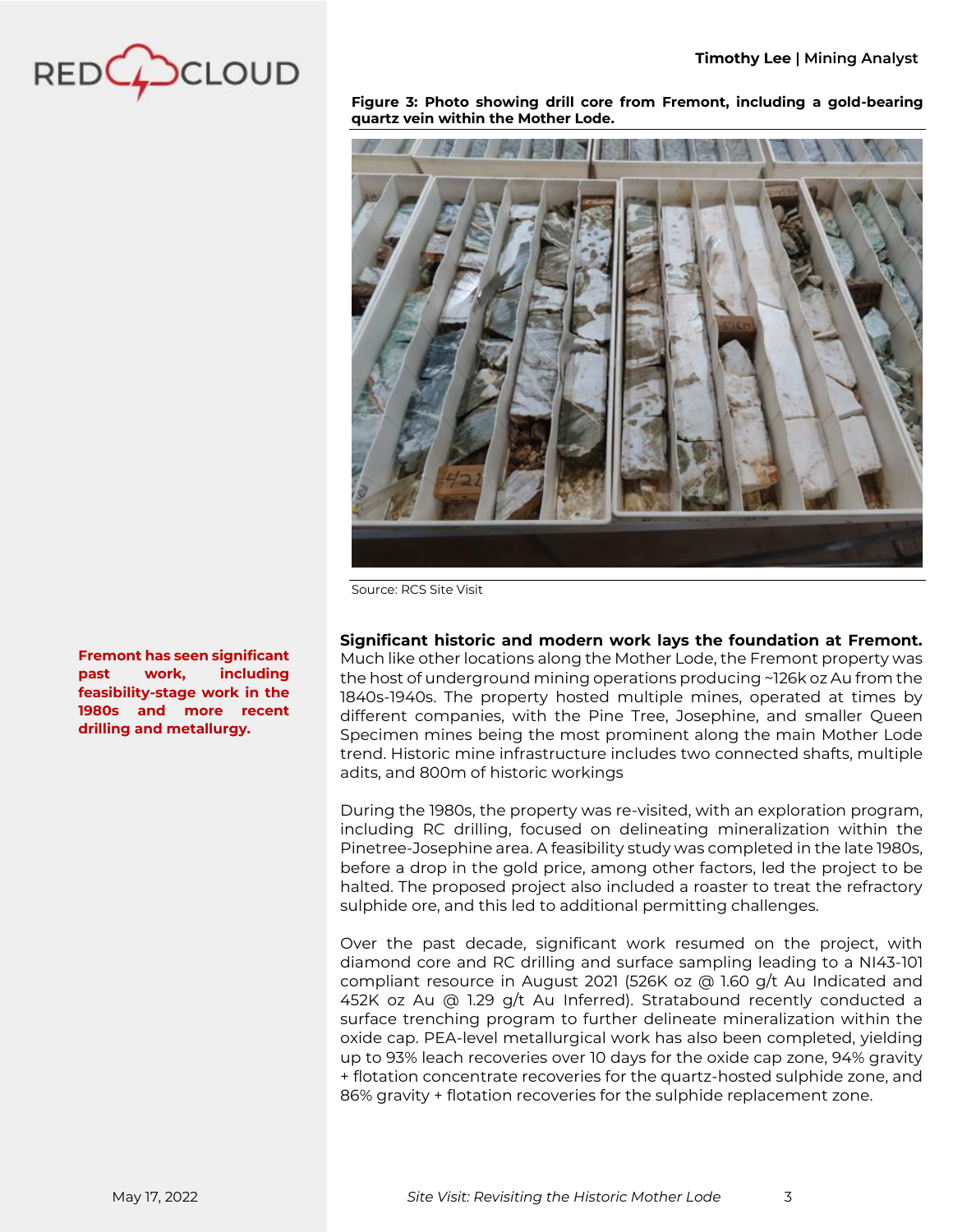

**Fremont still has significant exploration potential, as evidenced by the 4km long gold-in-soil anomaly.**

# **Timothy Lee | Mining Analyst**

**Despite the long history, the project remains underexplored.** While exploration and mining have occurred since the mid-19th Century, Fremont remains an underexplored property. Stratabound recently reported results from a property-wide soil sampling program that yielded a significant, 4km long by 285m wide gold-in-soil anomaly stretching N-S along the Mother Lode trend. This is a relatively high-grade soil anomaly, with samples ranging from 30 to 5,210 ppb Au, averaging 412 ppb Au. The current resource only covers ~1km of the trend, within the Pine Tree-Josephine area. As well, drilling has been completed at the Queen Specimen area, to the north, which will likely be included in the next resource update. Only limited drilling has been completed elsewhere, encountering gold in the Crown Point and Chicken Gulch areas. We also note that drilling has only delineated mineralization ~350m below surface. Orogenic Au deposits can often have large vertical extents, and mineralization here remains open at depth.

Queen Specimen Crown Point **Pine Tree-Josephine Deposit:** Indicated 10.2Mt @1.60 g/t Au (0.526Moz) Inferred 10.9Mt @1.29g/t Au (0.452Moz) A POSTAGE OF т **Legend** Soil sample points >10 ppb Au Anomaly Fault >50 ppb Au Anomaly >100 ppb Au Anomaly >200 ppb Au Anomaly Chicken Gulch 1 km

**Figure 4: Map view of the Fremont project, showing the 4km long gold-in-soil anomaly and the main target areas.**

Source: Company Reports

# **Stratabound has brought on an experienced team to lead its permitting**

**efforts.** As with any mining project, there are challenges at Fremont, the most prominent of which is permitting. The project is located in California, and, in particular, northern California. Although the region has a rich history of mining, and there have been mines built in recent years, the state and region are not necessarily known as modern mining jurisdictions. However, Stratabound has brought on the right people to manage the permitting for this project. Notably, on the visit, we had a chance to meet David Cochrane, a member of the company's Technical Advisory Council who is leading the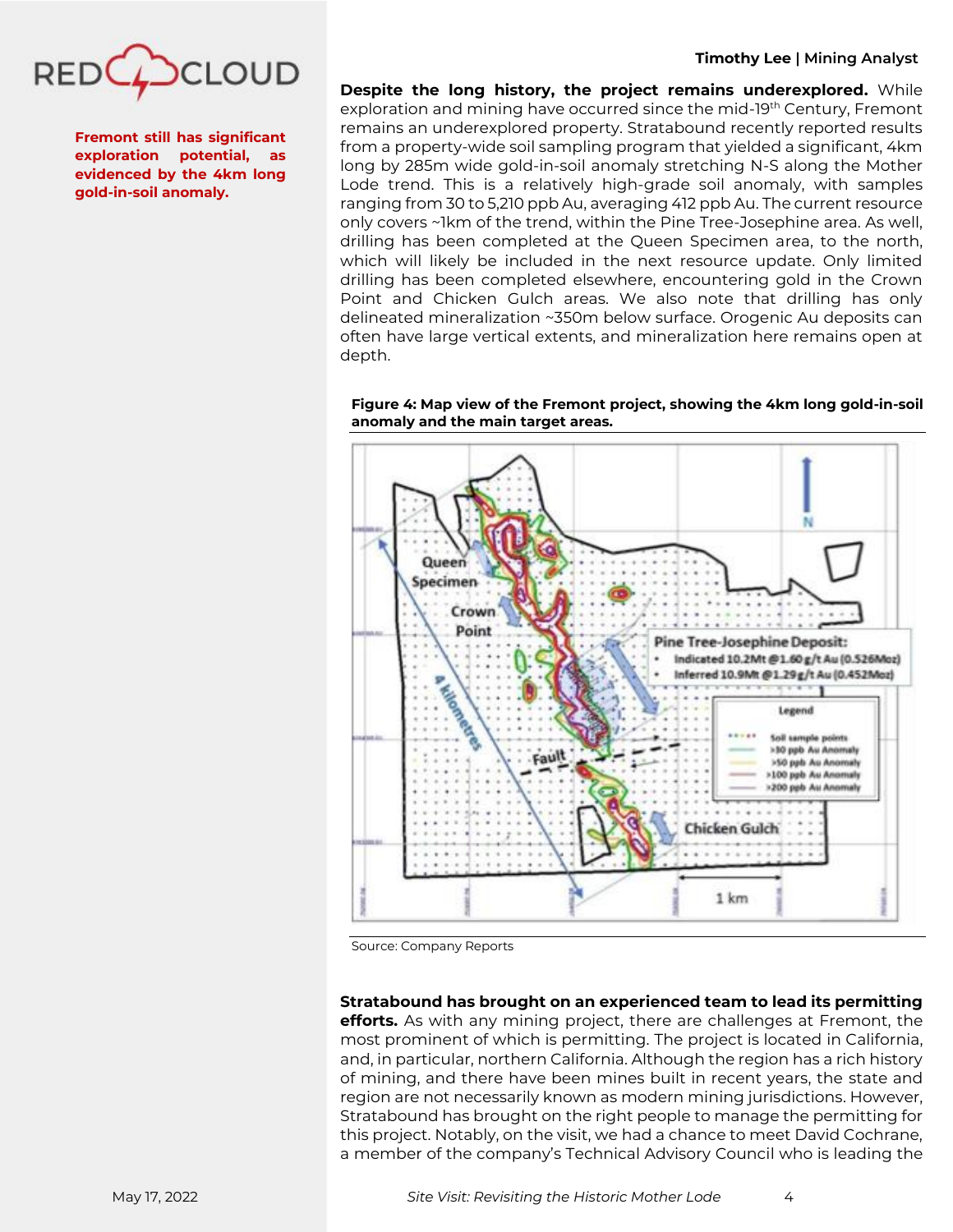

permitting efforts. He previously was a VP for Sutter Gold and led the permitting of its Lincoln Gold Mine, located 100km north of Stratabound's Fremont project. We also had a chance to meet other experienced consultants who have been brought on to assist in the permitting process.

We also note that metallurgy is an important factor to consider with this project. The overall plan for the project is to have a surface heap-leach mine to process the oxide material, followed by a sulphide mine producing a concentrate to be sent elsewhere for processing. Currently, the company is proposing to truck concentrate to one of the multiple roasters in Nevada or truck to the coast and ship concentrate abroad to facilities abroad that are used to process similar material. As stated previously, metallurgical work has demonstrated good recoveries both for leaching of the oxides and for production of a concentrate from the sulphide material.

**Overall, we came away with positive impressions of the potential at the Fremont project.** The project has several notable advantages for both exploration and development. We particularly note the excellent infrastructure, extensive past work on the project, and exploration upside potential. While there are challenges with Fremont, as at any project, we believe this is a project well-poised for exploration and development.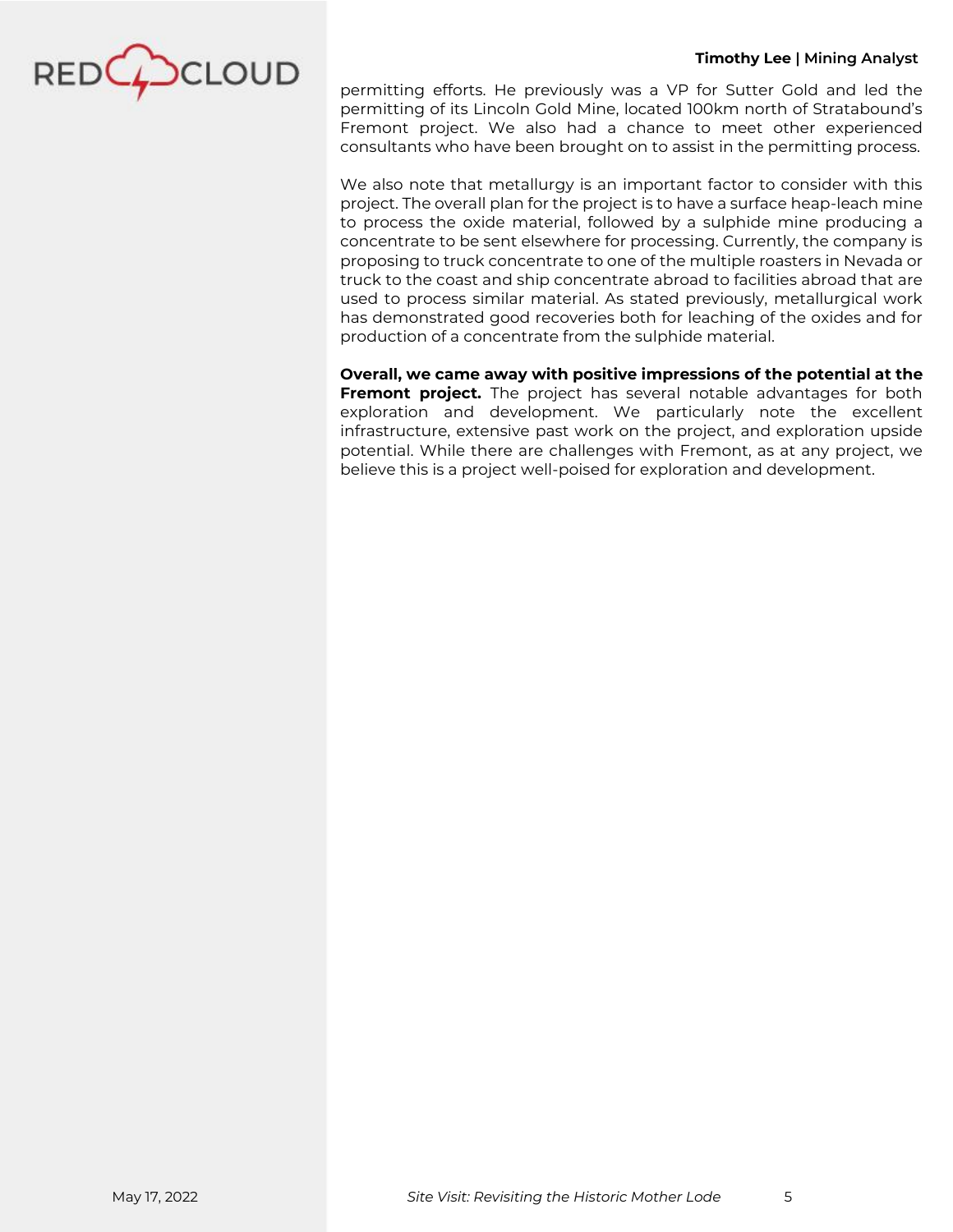

### **Timothy Lee | Mining Analyst Alina Islam | Senior Research Associate Daniel Kozielewicz | Research Associate Shikhar Sarpal | Research Associate**

#### **Red Cloud Securities Inc.**

120 Adelaide St. W, Suite 1400 Toronto, ON M5H 1P9 [research@redcloudsecurities.com](mailto:research@redcloudsecurities.com) [www.redcloudfs.com/research-home](https://www.redcloudfs.com/research-home/)

Disclosure Statement Updated March 14, 2022

| <b>Recommendation / Target Change</b> |           | Red Cloud Securities has this percentage of its<br>universe assigned as the following: |                     |     |
|---------------------------------------|-----------|----------------------------------------------------------------------------------------|---------------------|-----|
| Date                                  | Rating    | Target                                                                                 | <b>Status</b>       | %   |
| 2022-02-03                            | <b>NA</b> | <b>NA</b>                                                                              | <b>BUY</b>          | 75% |
| 2022-03-04                            | <b>NA</b> | <b>NA</b>                                                                              | BUY (S)             | 21% |
|                                       |           |                                                                                        | <b>HOLD</b>         | 0%  |
|                                       |           |                                                                                        | SELL/Tender         | O%  |
|                                       |           |                                                                                        | <b>NA</b>           | 2%  |
|                                       |           |                                                                                        | <b>Under Review</b> | 1%  |

#### Disclosure Requirement

Red Cloud Securities Inc. is registered as an Investment Dealer in all Canadian provinces and territories, and is a member of the Investment Industry Organization of Canada (IIROC). Part of Red Cloud Securities Inc.'s business is to connect mining companies with suitable investors. Red Cloud Securities Inc., its affiliates and their respective officers, directors, representatives, researchers and members of their families may hold positions in the companies mentioned in this document and may buy and/or sell their securities. Additionally, Red Cloud Securities Inc. may have provided in the past, and may provide in the future, certain advisory or corporate finance services and receive financial and other incentives from issuers as consideration for the provision of such services.

Red Cloud Securities Inc. has prepared this document for general information purposes only. This document should not be considered a solicitation to purchase or sell securities or a recommendation to buy or sell securities. The information provided has been derived from sources believed to be accurate but cannot be guaranteed. This document does not take into account the particular investment objectives, financial situations, or needs of individual recipients and other issues (e.g. prohibitions to investments due to law, jurisdiction issues, etc.) which may exist for certain persons. Recipients should rely on their own investigations and take their own professional advice before investment. Red Cloud Securities Inc. will not treat recipients of this document as clients by virtue of having viewed this document.

Red Cloud Securities Inc. takes no responsibility for any errors or omissions contained herein, and accepts no legal responsibility for any errors or omissions contained herein, and accepts no legal responsibility from any losses resulting from investment decisions based on the content of this report.

#### Company Specific Disclosure Details

| Company Name               | Ticker Symbol   Disclosures |         |  |  |
|----------------------------|-----------------------------|---------|--|--|
| Stratabound Minerals Corp. | TSXV:SB                     | 1,2,3,4 |  |  |

- 1. The analyst has visited the head office of the issuer or has viewed its material operations.
- 2. The issuer paid for or reimbursed the analyst for a portion or all of the travel expense associated with a visit.
- 3. In the last 12 months preceding the date of issuance of the research report or recommendation, Red Cloud Securities Inc. has performed investment banking services or has been retained under a service or advisory agreement by the issuer.
- 4. In the last 12 months, a partner, director or officer of Red Cloud Securities Inc., or the analyst involved in the preparation of the research report has received compensation for investment banking services from the issuer.
- 5. The analyst who prepared this research report has a long position, in the issuer's securities.